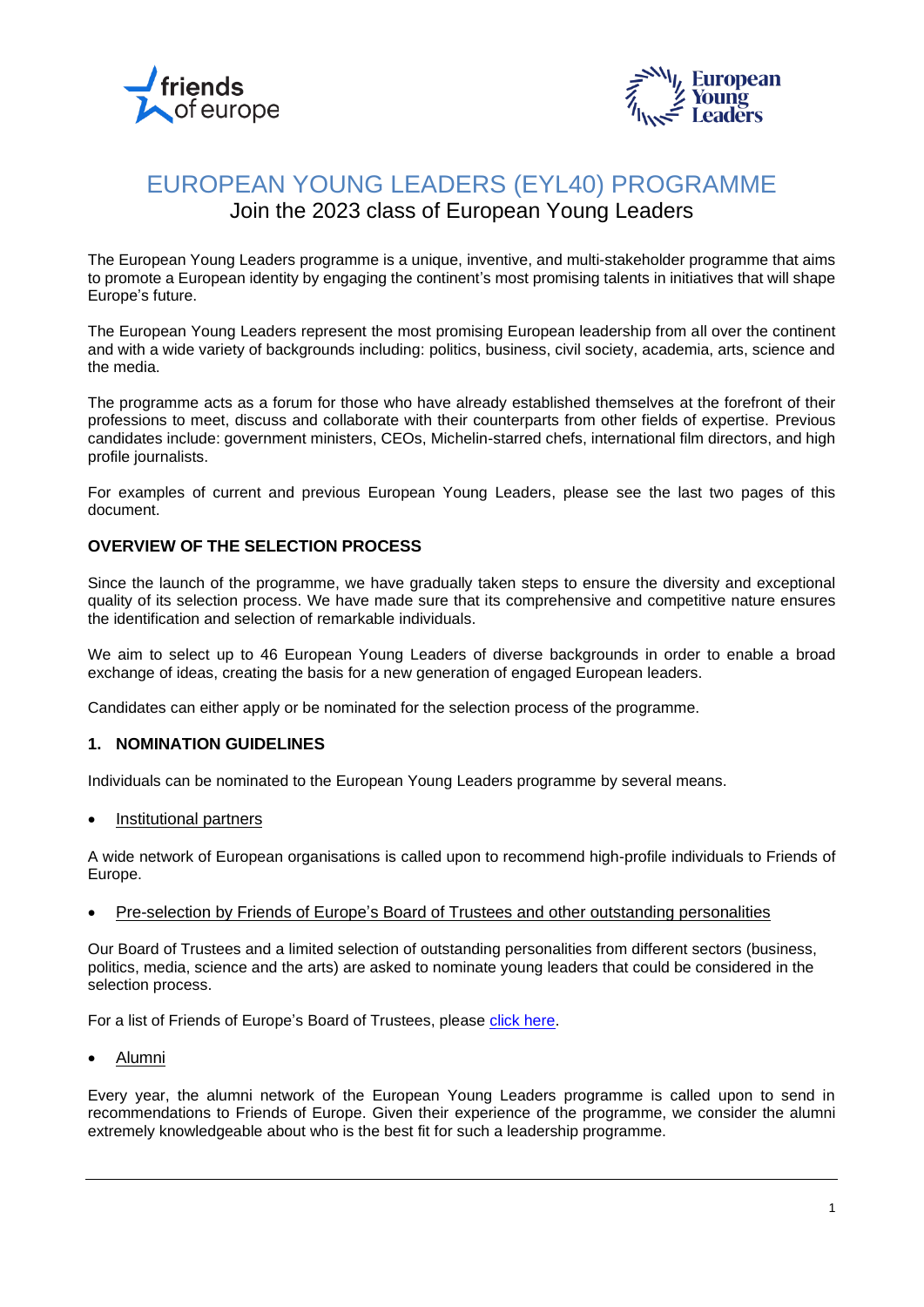



## **2. APPLICATION GUIDELINES**

Candidates should send 1) a biography (including their date of birth and full contact details), 2) a recent highresolution photo and 3) a cover letter outlining the relevant achievements and experiences that make them a viable candidate, also highlighting the means by which they hope to contribute to the European Young Leaders network and the development of the programme.

## **SELECTION CRITERIA**

- Candidates must be **between 30 and 40 years of age** (born on or after 1 January 1983);
- Candidates must be a **national of an EU member state, the UK or of one of the 6 Balkan states currently on the path towards EU integration (Albania, Bosnia & Herzegovina, Kosovo\*, Montenegro, North Macedonia, and Serbia)**;
- Candidates should have established themselves at the highest levels of their chosen profession, or be on track to do so;
- Candidates must be committed to serve society at large through noteworthy contributions and have demonstrated a record of significant achievements and outstanding professional experience;
- Candidates are also evaluated based on their ability to contribute to the enrichment of the programme as a whole;
- Candidates are required to be **fluent in English** as it is the working language of the programme.
- Candidates must commit to participating in **at least one seminar** during the programme year.

\*References to Kosovo in this document are used without prejudice to positions on status and is in line with UN Security Council resolution 1244/99 and the International Court of Justice Opinion on the Kosovo declaration of independence.

## **TIMELINE**

To be considered for the 2023 selection process, all applications and nominations must be sent to: [eyl40@friendsofeurope.org](mailto:eyl40@friendsofeurope.org)

## **Application deadline: Monday, 30 May 2022.**

## **AGENDA**

| Spring 2023  | a seminar in a European city (starting Thursday lunchtime – ending Saturday                                                                                                                                                           |
|--------------|---------------------------------------------------------------------------------------------------------------------------------------------------------------------------------------------------------------------------------------|
|              | lunchtime)                                                                                                                                                                                                                            |
| Autumn 2023  | A seminar in a European city (starting on Thursday lunchtime - ending on Saturday<br>lunchtime)                                                                                                                                       |
| Ongoing      | European Young Leaders are involved in working groups (both virtually and in<br>person) throughout the year, allowing their input from afar into the topics and projects<br>of their choice based on their availability and interest. |
| October 2023 | Exclusive invitation to the President's Gala Dinner and Friends of Europe's annual<br>State of Europe 'high-level' roundtable.                                                                                                        |
| October 2023 | Participation in the European Young Leaders alumni meeting in Brussels, open to all<br>current and previous European Young Leaders.                                                                                                   |





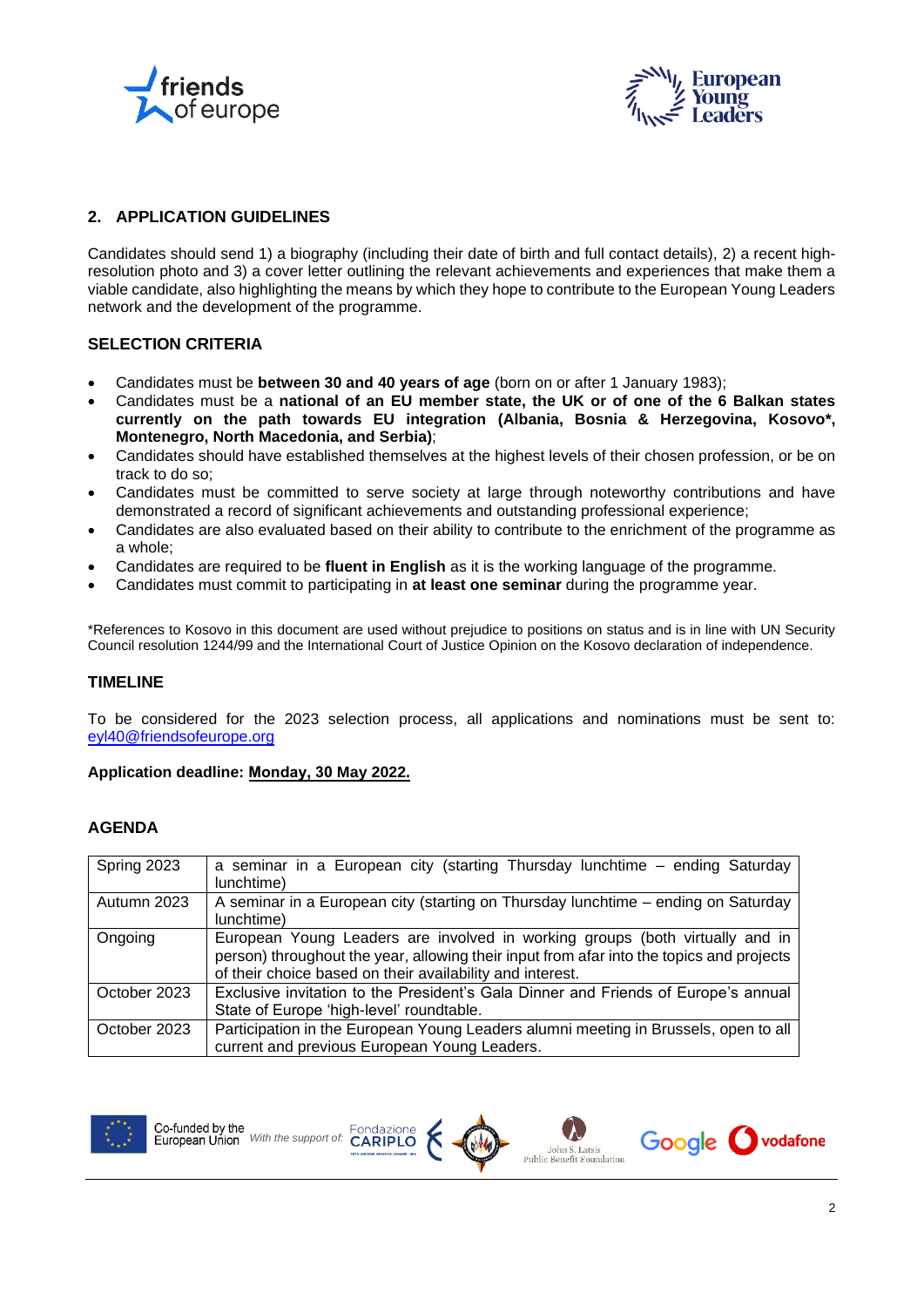



## **European Young Leader alumni include:**

#### **Eneko Atxa**

# **Chef at 3-Michelin-starred Restaurant 'Azurmendi'**

Eneko opened 'Azurmendi' in the Basque country. Within five years, the restaurant had been awarded three Michelin stars and has been named among the best and most sustainable restaurants in the world. Eneko has a creative mind, skilled hands and a work ethic based on care, precision and speed. His intense cuisine is deeply rooted in local Basque identity.

#### **Katinka Hosszú Competitive swimmer**

Nicknamed the 'Iron Lady', Katinka is a competitive swimmer from Hungary. The three-time Olympic gold medallist, nine-time World Champion and 14-time European Champion holds 96 medals and aims to be the first swimmer with 100. Katinka is the only swimmer ever to hold all five individual medley world records at the same time. Recognised as the most versatile swimmer in the world, she has been named Female Swimmer of the Year by the International Swimming Federation (FINA) four times and Hungarian Sportswoman of the Year seven times. Katinka founded the Iron Swim Club in Budapest for recreational and professional swimmers, preparing athletes of all ages for domestic and international competitions. The swimming icon currently competes for her own team, Team Iron, as its captain and is a Founding Member of the International Swimming League, an annual team-based swimming competition established by a group of athletes.

#### **Clément Beaune**

#### **French Secretary of State for European Affairs**

Clément is the Secretary of State for European affairs in the French government. Before that, he served as the Europe and G20 advisor to French President Emmanuel Macron, shadowing him during meetings with other European state heads. A passionate Europhile, his presentations on Europe even when he was still in school were so accomplished that they were widely shared. Clément became Macron's Europe advisor when Macron was still economy minister. He helped craft the French government's push against Chinese steel dumping that is now at the heart of the president's broader vision for a more defensive EU trade policy. The French president's proposals during his *En Marche* campaign for European Union reform were clearly influenced by his advisor.

#### **Francesca Cavallo**

#### **Bestselling Author & Serial Entrepreneur**

Francesca is a bestselling author of children's books, entrepreneur, founder and CEO of Undercats Media, and founder of Timbuktu Labs. She is the co-creator of 'Good Night Stories for Rebel Girls', a collection of 100 tales of extraordinary women that has become a publishing sensation. Francesca's career began in theatre, where

she worked as both a manager for a theatre company and as a playwright. In 2012, she moved to California to co-found a children's media start-up called Timbuktu Labs, Inc. Since then, she has authored nine picture books that have been translated in more than 47 languages. Her most recent international bestseller is the children's book "Doctor Li and the Crown-wearing Virus".

#### **John Collison**

## **President & Co-Founder of Stripe**

John is an entrepreneur and Co-Founder and President of Stripe, a software development company that is expanding Internet commerce by making it easier to process transactions from anywhere in the world. John has been passionate about coding from a young age and has a proven track-record of applying his knowledge and skills to develop ways to improve online business infrastructure.

#### **Carole Dieschbourg**

#### **Luxembourg Minister for the Environment, Climate and Sustainable Development**

Carole Dieschbourg is currently serving as the government as Minister of the Environment, Climate and Sustainable Development. She was first appointed for this role in 2013. At the time she was the youngest member of the cabinet and the only Green Minister of the Environment in Europe. Carole represented the European Union during the United Nations Conference on Climate Change (COP21) in Paris, which coincided with Luxembourg's Presidency of the EU Council.

#### **Fatma Taspinar**

#### **Belgian Journalist and News Anchor at VRT**

Fatma is a journalist and news anchor, specialising in justice and criminal law. She has worked at VRT for over a decade and currently hosts the "Het Journaal" evening news programme on the Flemish broadcaster's main channel, One. In the documentary series, "De Cel Vermiste Personen" ("The Missing Persons Cell"), Latma dives into the work of the federal police unit that investigates disappearances. Her television programme, "Mij overkomt het niet" ("It does not happen to me"), explores guilt and grief through a series of interviews with people that have unintentionally caused a deadly accident. Fatma also speaks with the families, judges, prosecutors, and social workers involved in the tragic events. Throughout its first season, the programme attracted almost 900,000 viewers each week. A former newsreader at Studio Brussel and Radio 1, Fatma began her professional career as an editor at Reyers Laat, a late-night talk show on Canvas, a VRT channel.

## **Maria Lucia Hohan**

#### **Fashion Designer and CEO of Fashion Brand Maria Lucia Hohan**

Maria Lucia is an internationally renowned fashion designer, who has seen her clothes worn by the likes of Beyoncé, Taylor Swift, Jennifer Lopez and Madonna. After working several years in Paris and Milan as a textile designer, Maria Lucia returned home to Romania to